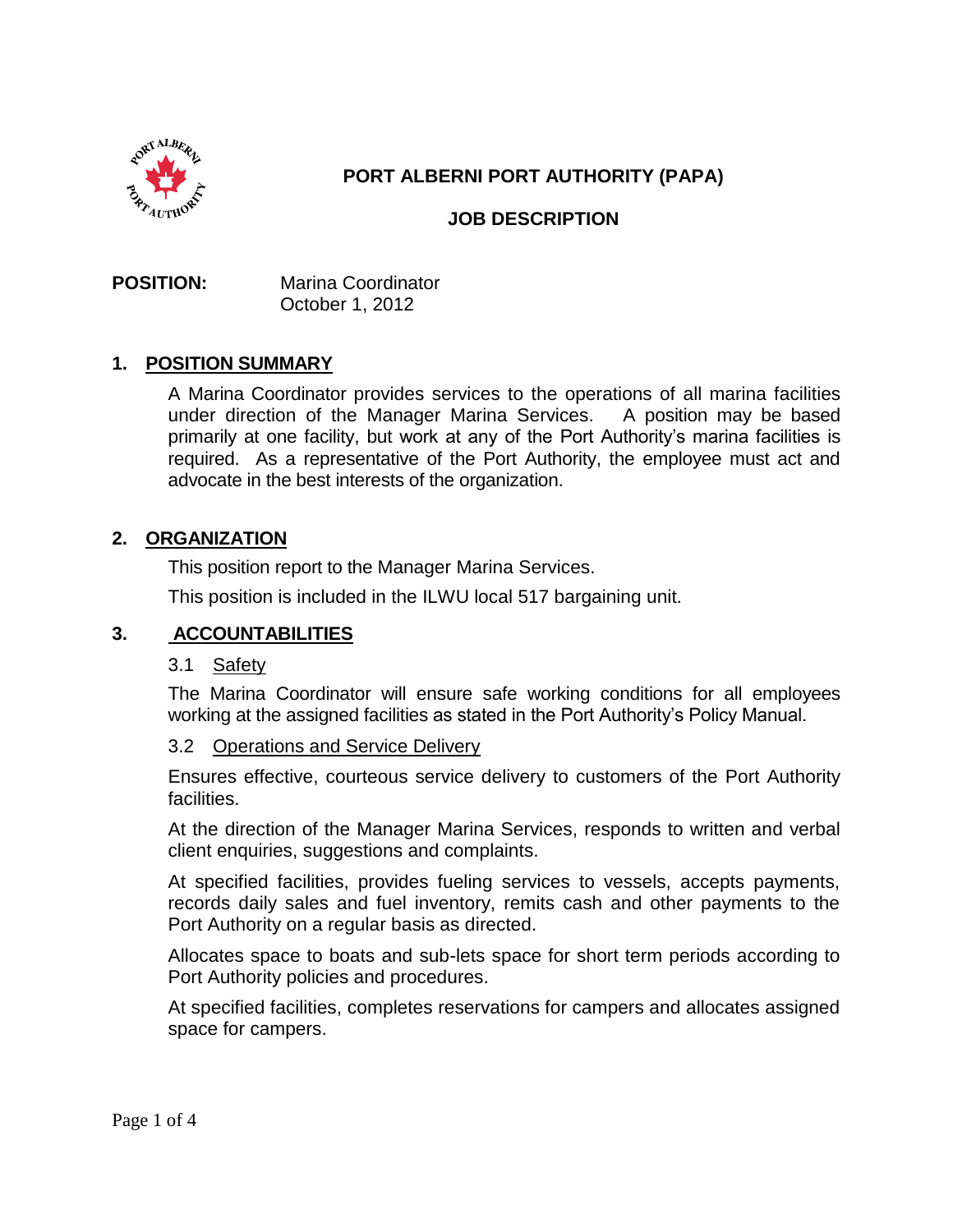Collects, as required, the Port Authority approved rates for services such as moorage, camping, utilities, launch ramp, and RV winter storage.

Conducts security patrols of the assigned facilities at various times of the day and evening to ensure vessels are properly and safely moored, that equipment is effectively secured and operational, and that safe operating practices are used with dock equipment; contacts the Manager Marina Services or Harbour Master or police as appropriate.

Monitors activities at the assigned facilities to ensure all operations function within the Port Authority policies and guidelines.

At specified facilities, oversees gate, winch and sanitation pump usage.

At specified facilities, daily ensures the facility fuel systems are operational.

At the direction of the Manager Marina Services implements Port policies and policy changes as required.

### 3.3 Maintenance and Custodial

Collect and removes garbage from grounds and pathways, empties garbage bins and ensures all areas of the facilities are presentable.

Perform janitorial duties at assigned facilities.

Where provided, maintains interior and exterior of personal living accommodations.

Routinely inspects operating, maintenance and emergency equipment including, power boxes, utility services and fire suppression equipment; reports variances to Manager Marina Services.

Routinely inspects capital infrastructure including buildings and floats, utility, water and sewage systems; reports variances to Manager Marina Services.

At the direction of the Manager Marina Services, may liaise with contract engineers and consultants on maintenance and repair projects.

Monitors the assigned facilities for environmental concerns such as oil and gasoline spills and leaks; reports variances to the Manager Marina Services and/or Harbour Master as appropriate.

Contacts the vessel owner where a vessel is in danger of sinking and advises the Manager Marina Services. Where a vessel is in immediate danger of sinking, may conduct emergency pumping and recovery procedures and as soon as practical notify the Manager Marina Services and/or Harbour Master as appropriate.

As required, removes snow from walkways, parking areas and moorage slips for the safety of facility users.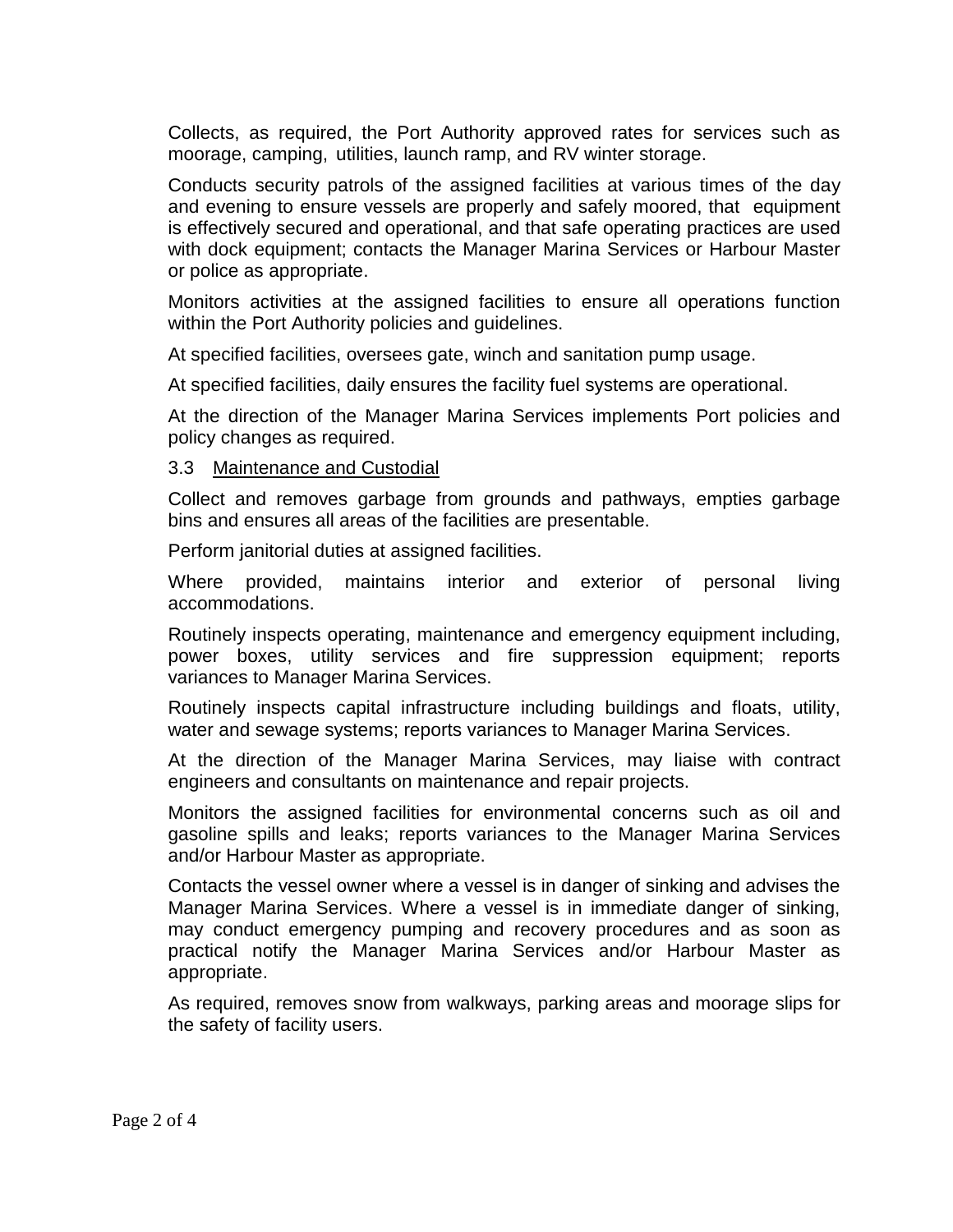# 3.4 Planning and Reporting

Under the direction of the Manager Marina Services, implements annual pre season maintenance programs, including debris cleanup and removal, painting, grounds keeping, etc.

Under the direction of the Manager Marina Services, may assist with planning and implementation of capital projects.

At the request of the Manager Marina Services, may assist with annual facility tariff and rate reviews, and budget planning.

# 3.5 Bookkeeping and Accounting

Records a daily inventory of vessels and campers as applicable.

Following approved processes and procedures, ensures that all facility usage fees are recorded and invoiced as per the Port Authority approved tariffs.

Remits collected fees and sales receipts, and provides the deposit information to the Port Authority office on a regular basis as directed.

Record statistical data as directed.

At the direction of the Manager Marina Services, purchases necessary supplies and equipment and account for same.

Complete personal time sheet of hours worked and forward to the Manager Marine Services for approval.

### 3.6 Marketing and Promotion

At the direction of the Manager Marina Services, may implement marketing and promotional plans for the assigned facilities.

On request, provides marketing brochures and printed media advertisements.

Under the direction of the Manager Marina Services, may interact with third party agencies.

### 3.7 Personnel Relations

Supervises the daily work of assigned regular, seasonal and casual Marina Attendants.

At the direction of the manager Marina Services, may assist with the training of Marina Attendants who are assigned to marina facilities.

Effectively and collaboratively works with Port Authority management and other employees assigned to thefacilities.

### 3.8 Other duties

Performs other related duties as required.